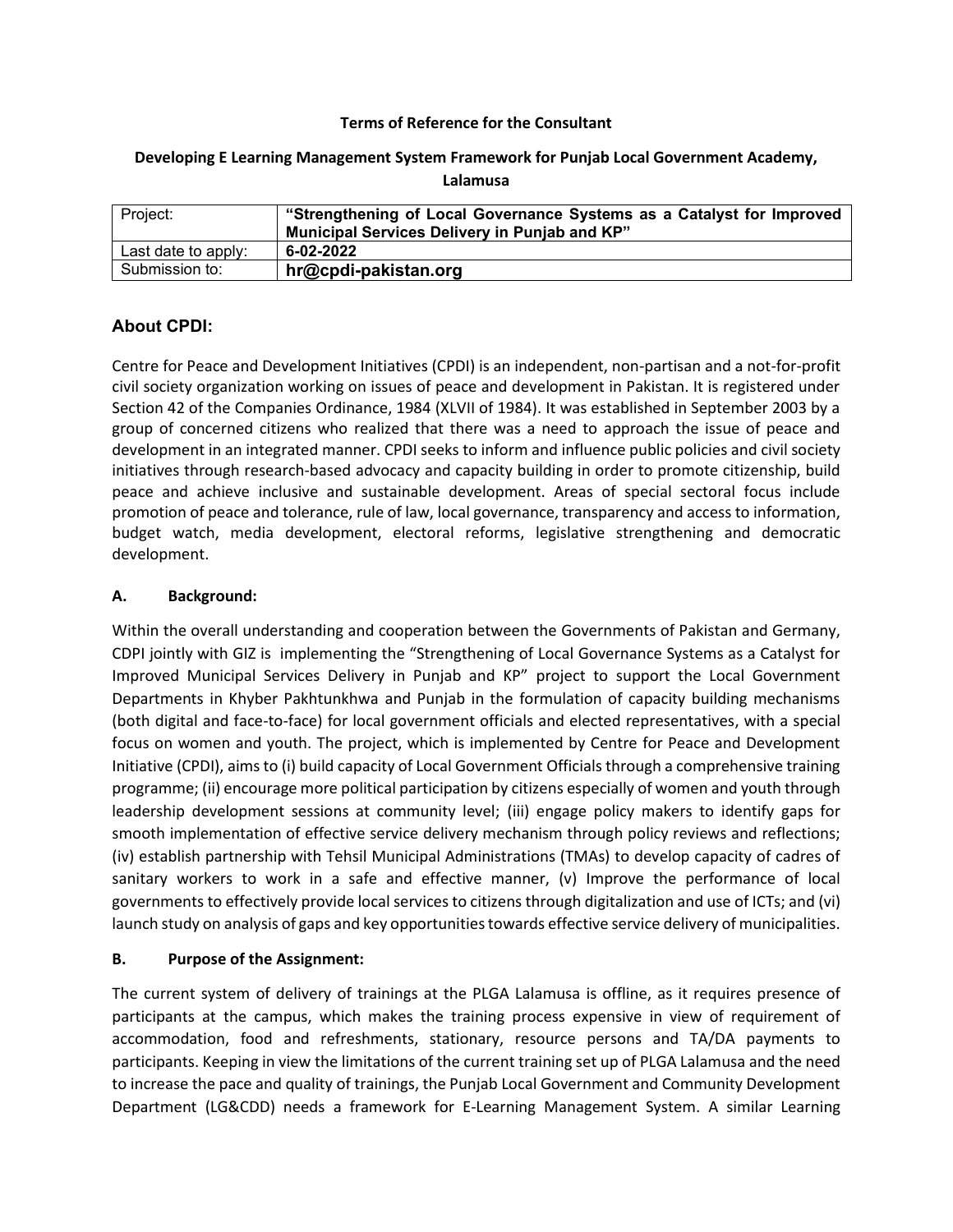Management System is already in place at the KP Local Government, Elections and Rural Development Department (LG&RDD), which is being used to augment the on-going training efforts of the Local Governance School (LGS) in Peshawar. In this project, the consultant will carry out a detailed review of the KP Learning Management System and then use the learning to develop a framework of E-Learning Management System for the specific needs of the PLGA, Lalamusa. Consultant will work closely with the Director PLGA Lalamusa and other relevant officers in the Punjab LG&CDD.,

The proposed E-Learning Management System will achieve the following objectives:

- One-stop Local Government training portal to list and allow registration for both classroom and online courses.
- A platform to build, host, and deliver online curriculum and courses that will supplement or replace existing face-to-face trainings.
- Detailed and customizable reporting functionality that will allow for the collection and output of a wide range of user and course information.
- A comprehensive repository of training records for the province's entire local government workforce.

The following features will be part of the ELMS:

- Administration:
	- o Content management system
	- o Notifications
	- o SSO
	- o SCORM, LTI, API
	- o CRM
- Learning Analytics:
	- o Assessment Tracking
	- o Administration Reporting
	- o Feedback Tracking
	- o Student Tracking
	- o Automated Report Creation
- Authoring Tools:
	- o Gamification/ Simulations technologies
	- o Assessment and Testing technologies
	- o Audio/Video Conferencing tools
	- o Learning outcomes technologies (Grading functionality)
	- o Social & collaboration technologies (chat tools)
- Customization:
	- o Branded as proprietary system of Punjab Local Government Academy, Lalamusa
	- o Customizable Reporting but with most often used reports templates available
	- o User Interface
	- o Customizable Functionality
	- o Customizable Certificates
- Integrations: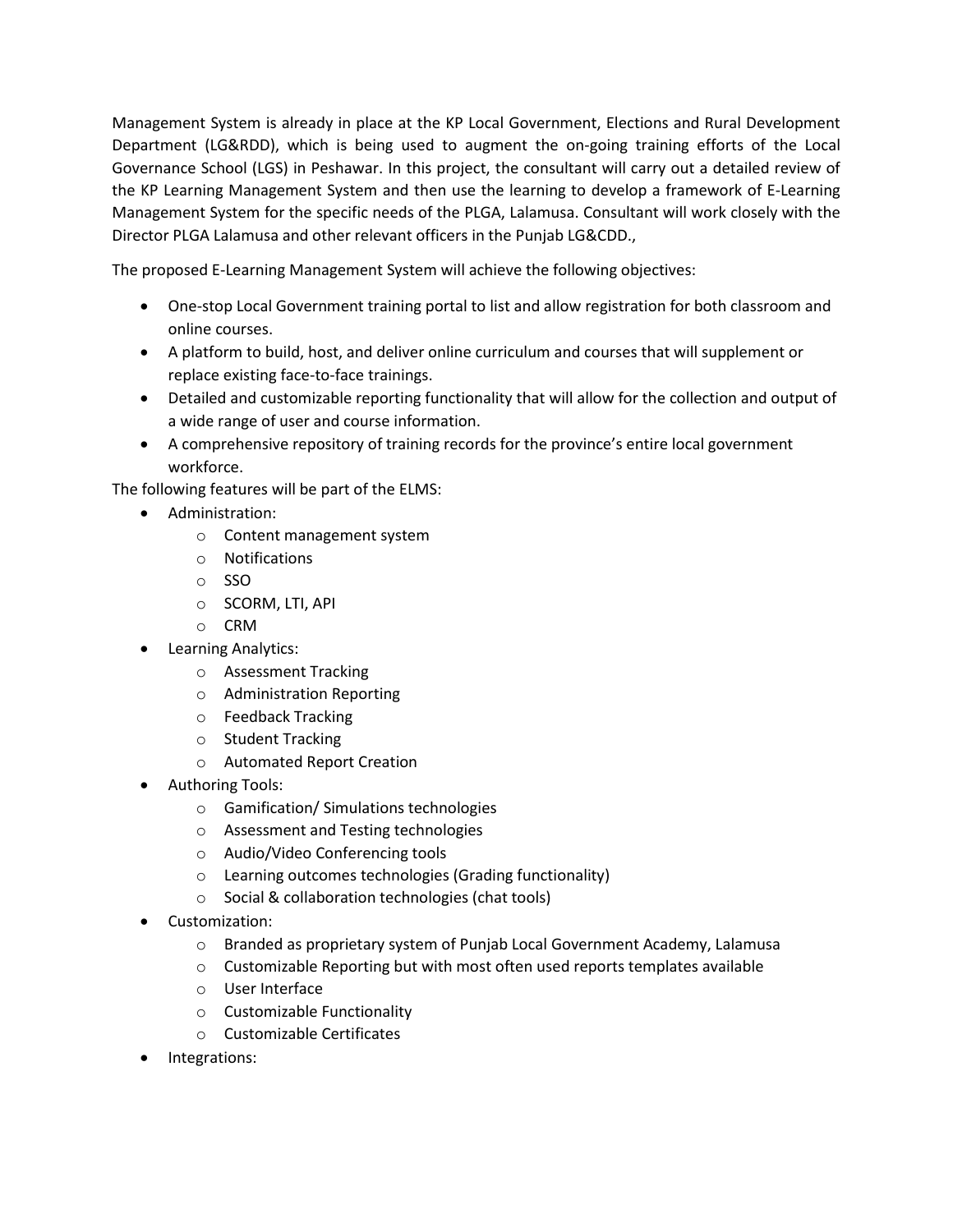o Overview of existing LMS at LGS KP and adapt it as per PLGA Lalamusa requirements, Blended/Hybrid learning.

# **D. Tasks/ Deliverables**

Under the direct supervision of the concerned Project Manager in CPDI and in consultation with the Director PLGA Lalamusa, the Consultant will undertake the following tasks:

- Consult stakeholders and develop an inception report for developing and deployment of a functional LMS through a baseline configuration and input from relevant stakeholders.
- Project Implementation Plan for the platform aspect of the ELMS framework.
- Deployment of a running and fully functional ELMS framework; and technical support for addressing any errors or problems in managing it during the first four months of its deployment.
- Creating and updating the relevant documentation related to the operation and management of the deployed ELMS framework. Such documentation will include architecture diagram, deployment document, software configuration documentation, and quality testing & assurance documents.

| Sr.<br>#       | Deliverables/Tasks                                                                                                                                                                                                                                                                            | Duration<br>(working<br>days) |
|----------------|-----------------------------------------------------------------------------------------------------------------------------------------------------------------------------------------------------------------------------------------------------------------------------------------------|-------------------------------|
| 1              | Development of Inception report based on (a) findings of review of existing<br>Learning Management System established at LGS KP; and (b) inputs,<br>feedback and expectations/ requirements of stakeholders including CPDI/<br>GIZ teams, Director PLGA Lalamusa and other relevant officers. | 3                             |
| 2              | Finalization of a detailed list of requirements including integration of the<br>existing Learning Management System with the requirements of ELMS PLGA<br>Lalamusa.                                                                                                                           | $\mathcal{P}$                 |
| 4              | Finalization of a system architecture diagram.                                                                                                                                                                                                                                                | 3                             |
| 5              | Developing the ELMS framework.                                                                                                                                                                                                                                                                | 30                            |
| 6              | Testing of the developed framework and resolution of issues/incorporation<br>of feedback from the PLGA Lalamusa and project team.                                                                                                                                                             | 5                             |
| $\overline{7}$ | Write the relevant system architecture, operation and maintenance<br>documents and training of staff on ELMS at PLGA Lalamusa.                                                                                                                                                                | 7                             |